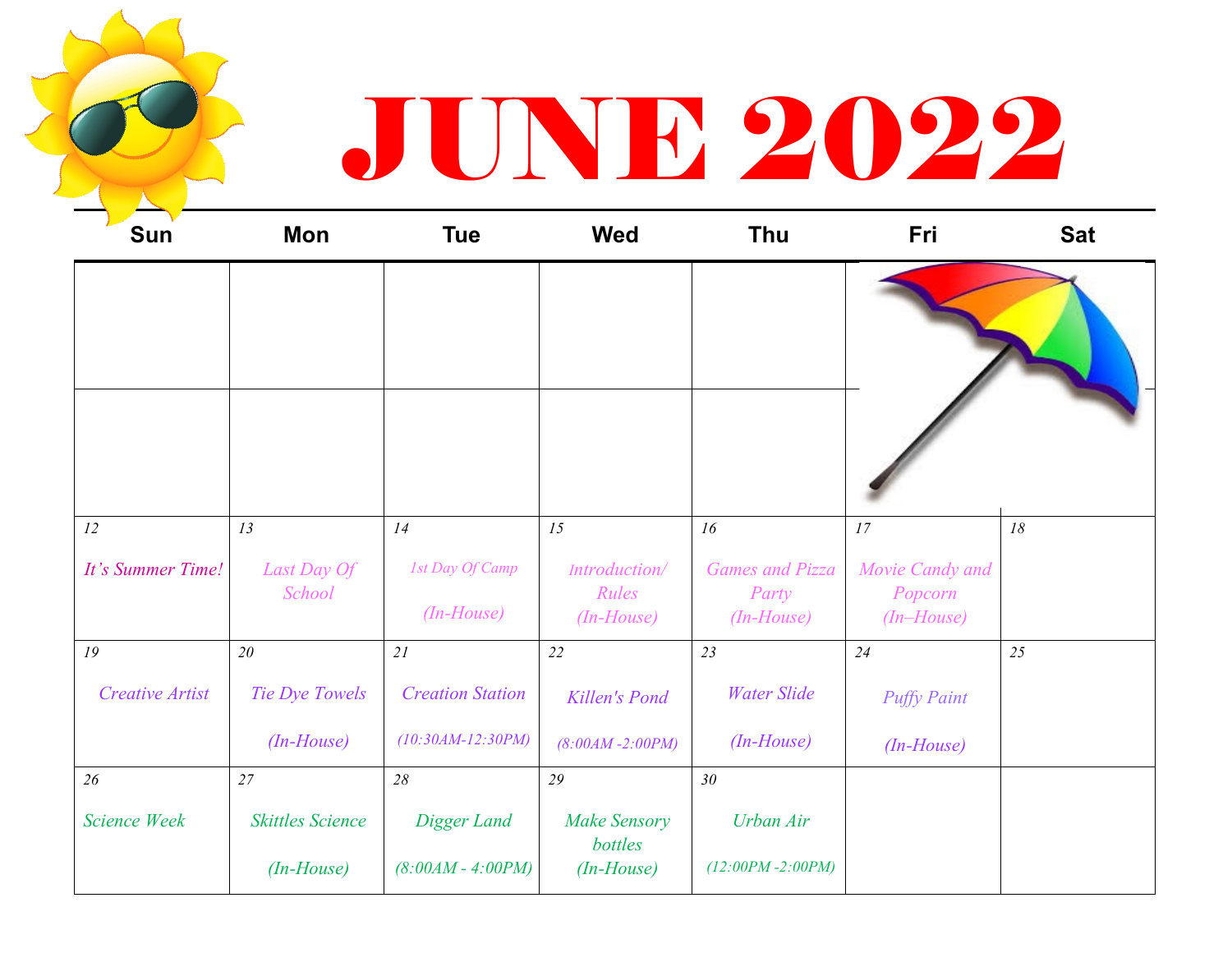

## JULY 2022

| <b>Sun</b>                    | <b>Mon</b>            | <b>Tue</b>            | <b>Wed</b>             | Thu                                     | Fri                        | <b>Sat</b>     |
|-------------------------------|-----------------------|-----------------------|------------------------|-----------------------------------------|----------------------------|----------------|
|                               |                       |                       |                        |                                         | $\boldsymbol{l}$           | $\overline{2}$ |
|                               |                       |                       |                        |                                         | <b>Smores &amp; Forts</b>  |                |
|                               |                       |                       |                        |                                         | $(In-House)$               |                |
| $\mathfrak{Z}$                | $\overline{4}$        | 5                     | 6                      | $\overline{7}$                          | $\delta$                   | 9              |
| MVP!                          | <b>Center Closed</b>  | Golfing               | <b>Obstacle Course</b> | <b>Bowling</b>                          | Minute to win it           |                |
|                               |                       | $(10:00AM - 12:00PM)$ | $(In-House)$           | $(10:00AM - 1:00PM)$                    | $(In-House)$               |                |
| 10                            | 11                    | 12                    | 13                     | 14                                      | 15                         | 16             |
| <b>Rain Forrest!</b>          | <b>Scavenger Hunt</b> | Killen's Pond         | Jungle John            | Fun Flex                                | Kona Ice                   |                |
|                               | $(In-House)$          | $(8:00AM - 3:00 PM)$  | $(In-House 10 AM)$     | (TBD)                                   | $(In-House)$               |                |
| 17                            | 18                    | 19                    | 20                     | 21                                      | 22                         | 23             |
| Wet - N Wild!                 | <b>Water Slide</b>    | <b>Glasgow Park</b>   | <b>Water Relay</b>     | <b>Water Balloon</b><br><b>Baseball</b> | Killen's Pond              |                |
|                               | $(In-House)$          | $(10:00AM - 1:00 PM)$ | $(In-House)$           | $(In-House)$                            | $(8:00AM - 3:00 PM)$       |                |
| 24                            | 25                    | 26                    | 27                     | 28                                      | 29                         |                |
| <b>Moving Right</b><br>Along! | Limbo                 | Launch                | Tug a War              | <b>Potato Sack Race</b><br>$(In-House)$ | Oasis family fun<br>center |                |
|                               | $(In-House)$          | $(10:00-2:00)$        | $(In-House)$           |                                         | $(10:00AM -$<br>12:00PM    |                |